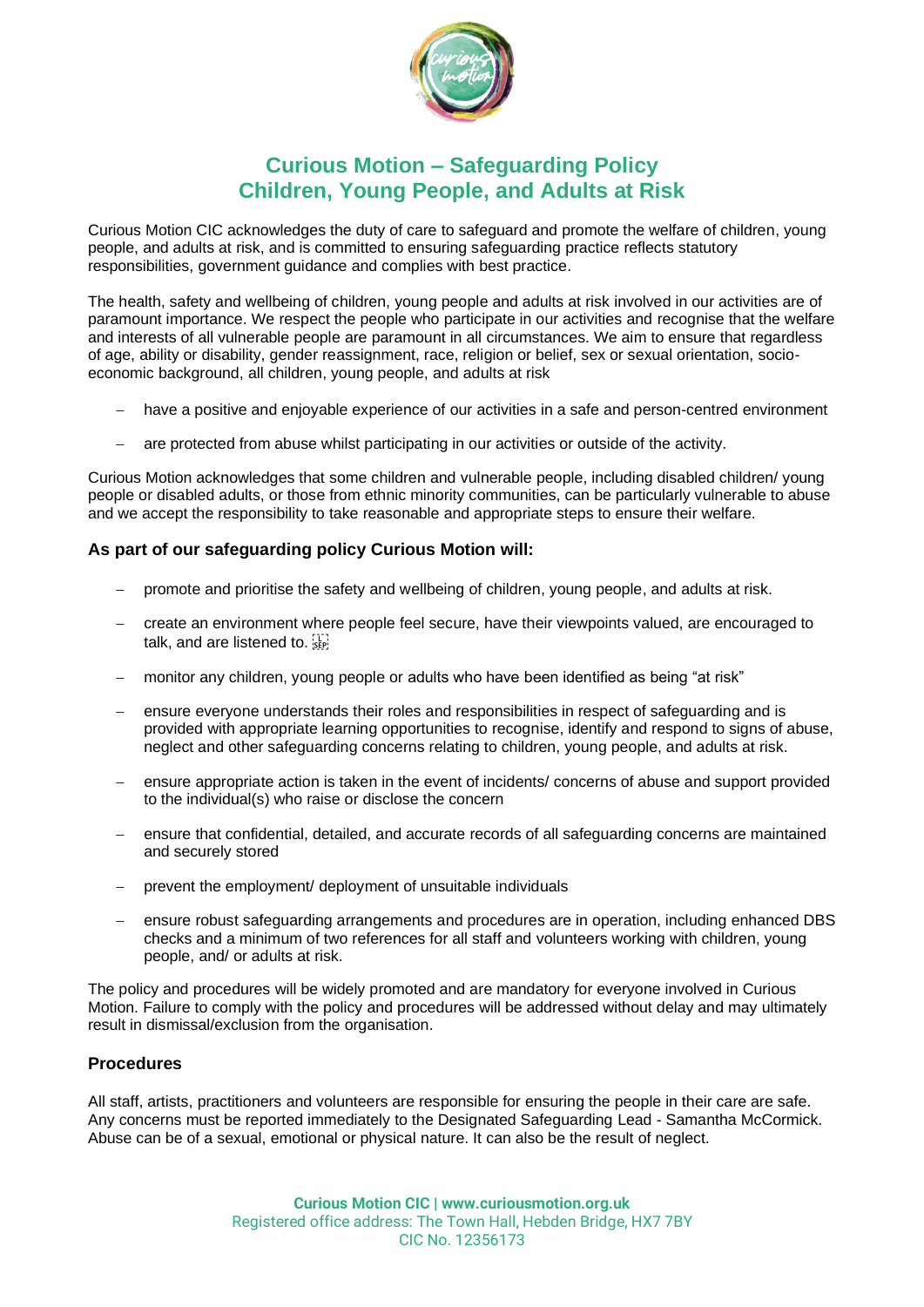All staff, artists, practitioners and volunteers will liaise closely with the Designated Safeguarding Lead will respond to their safeguarding procedures fully. All parties involved handle such investigations in a sensitive manner, but the interest of the child, young person, or adult at risk is of paramount importance.

If a person alleges abuse, the staff member, artist, practitoner or volunteer will liaise closely with the Designated Safeguarding Lead. Staff, artists, practitioners and volunteers will take advice at all times from the Designated Safeguarding Lead.

We regard all information related to individual safeguarding issues as confidential and we treat this accordingly. We only pass information on to appropriate persons. We inform the child/ young person/ adult at risk in all stages of who is involved and what information we have given them. All team members are aware that they cannot promise a person confidentiality.

We recognise that colleagues working with a person who has suffered harm or appears to be likely to suffer harm may find the situation stressful and upsetting; and we will give them the opportunity to talk through their anxieties and seek further support.

We require all staff, artists, practitioners and volunteers commissioned on our activities to have a current (within 3 years) enhanced Disclosure and Barring Service (DBS) certificate in order to ensure that there is no evidence of offences involving children, young people, adults at risk or abuse. Certificates are checked/ renewed every three years in accordance with their date of issue.

#### **Online Delivery**

In April 2020 we introduced online delivery to our activities, and we recognise that working in this way has its own specific safeguarding requirements. We have risk assessed this and have full procedures in place to ensure children, young people and adults at risk who access our online activities remain safe. This includes:

- A company Zoom account, password protected and used by our artists/ practitioners only.
- All live Zoom classes require a password and have the waiting room feature enabled.
- Participants register in advance so our artists/ practitioners know who to expect and can admit them individually from the waiting room.
- All sessions involving children, young people, or adults at risk to have the private chat function disabled.
- Participants are given full safety information in advance when registering for our classes.
- Parents/ carers/ support workers to be present with the child /person they support, at all times.

# **Training**

All staff are to have completed training in child protection and safeguarding adults at risk every two years. The Designated Safeguarding Lead is to undertake more in-depth training every two years and attend refresher courses annually where possible.

# **Legal Framework**

This policy has been drawn up on the basis of law and guidance that seeks to protect children, young people and adults at risk, namely:

- Children Act 1989
- United Convention of the Rights of the Child 1991
- Data Protection Act 1998
- Sexual Offences Act 2003
- Children Act 2004
- Protection of Freedoms Act 2012
- Relevant government guidance on safeguarding children and adults at risk.